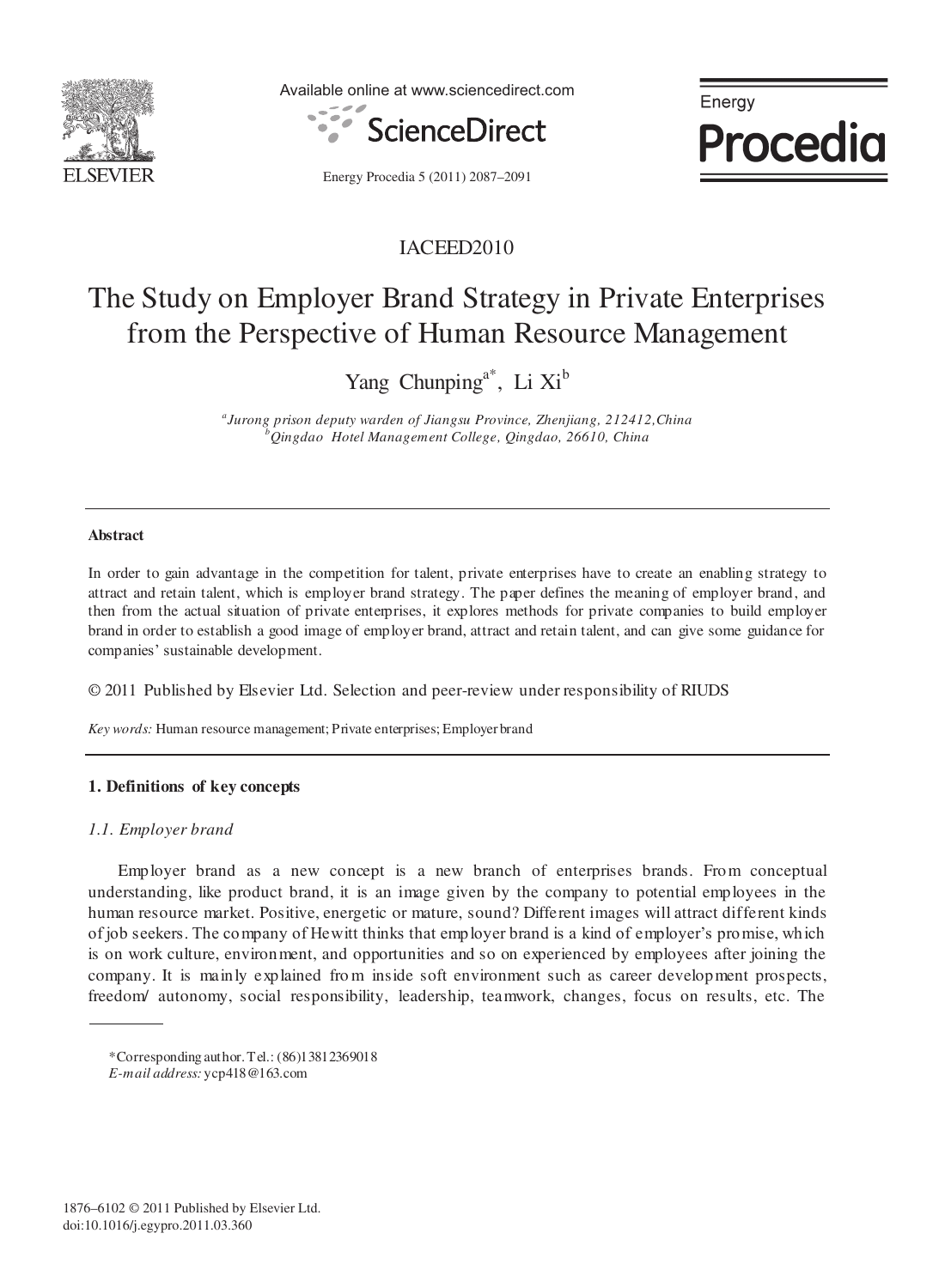definition of Watson Wyatt about employer brand includes internal and external aspects. They think employer brand is employer's position in human resource market, which is set brand image for future, current and leaving employees. It includes both parts: external and internal brands. External brand is set for potential employees in order to make them willing to enter company and establish the image of the best work place for company. Internal brand is set among current employees, which is some promise made by company to employees, not only a kind of relation between company and employees, but also reflects company can provide unique work experiences for existing and potential employees.

Employer brand and product brand not only have connections but also differences. Whether employer brand or product brand, both service for company big brand, with consistency. They also have differences manifesting in the following: (1) Different objects. The object of e mployer brand is young intellectuals with mainly 20 to 40 years of age; while the object of product brand is different depending on product difference. For example, a company producing baby products, whose object of product is mainly baby, so its object of product has obvious differences from employer brand'. (2) Different advertisement content. In advertisement, employer brand emphasizes on telling potential employees about company's history, background, couture, pay and welfare, training, development opportunities and so on; while product brand pays attention to product' efficacy, feelings given to consumers and so on. (3) Different promotion channels. Employer brand advertises more in the site of professional recruitment media and meetings; while the channels of are very wide, including print media, television advertisement, radio advertisement and so on.(4) Different inside and outside emphasis. Employer brand not only includes establishing a good outside image, more important is inside construction of soft environment; while product brand is mainly for outside to establish image among consumers.

#### *1.2. Strategic significance of employer brand*

Senior FellowBusiness School, University of Glasgow, UK, believes that enterprises establish employer brand to attract talents also can reduce conflicts, improve employees' relationship greatly and improve their degree of loyalty, extend employees' service life and reduce the rate of job -hopping. The strategic significance for private enterprises to create employer brand lies in:

(1) It is a good tool for attracting talents to join. Professor Charles Handy Business School London said: people will not "look for work," but "look for an employer", looking for a good place which is the most suitable for their development. Employers provide unique work experiences for existing and potential employees by recruitment, and then establish set value position of employer brand in the talent market; while image of employer brand as obvious signal always attracts some talents who agree and support enterprise culture and concept of value. Employer brand can ensure company has visibility among potential excellent employees, and make the company become the first choice of excel lent talents; it is a good means to introduce company to excellent talents. The survey statistics, done by Hewitt Consulting L.td participating in Asia Best Employers, shows that enterprises with good images of employer brand own higher ratio of letters looking for jobs than average enterprises in each advertisement for positions. Those enterprises with better employer brand not only attract more applicants, but also reduce potential seekers' effort taken to analyze and choose employers. Set employer brand can be become future recruitment model, which makes enterprises have advantages in obtaining excellent talents, have opportunities to get core and key talents and then gain advantages in competition.

(2) It is catalyst to improve productivity. Successful employer brand will not only attract and retain talented people, also encourage, motivate employees to improve productivity and quality of product and service. Employer brand, in nature, is kind of commitment made by employers to employees, which is company's reputation in the heart of employees. As long as you are talents and work hard, you will have more development opportunities. The good image and respected reputation in the talent market and social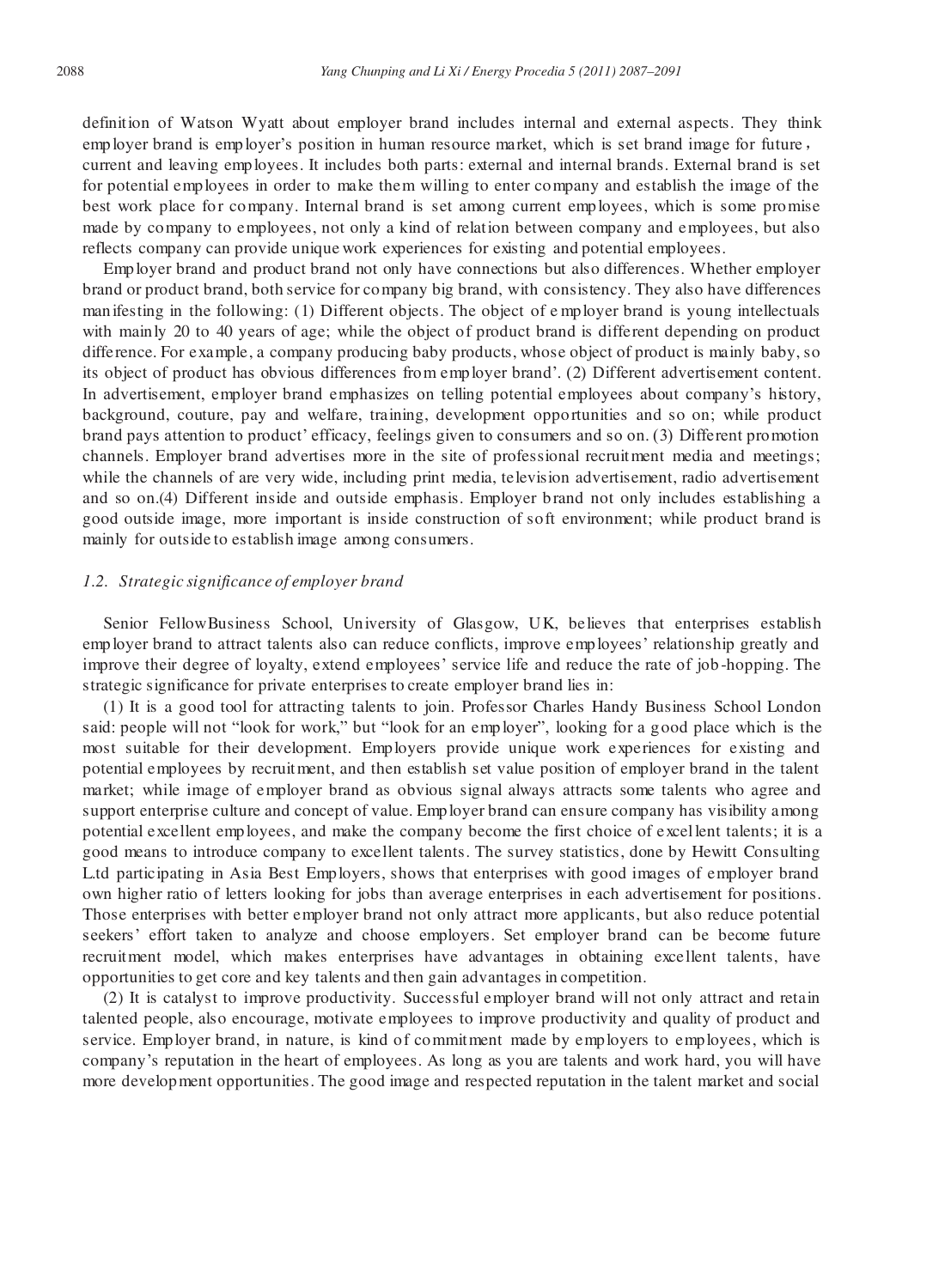mass will inspire those employees who work hard for these and make them continue for maintaining and supporting this brand. Suppose, work in a good enterprise, who will be willing to lag behind and even eliminated?

# **2.** S**trategic significance to implement employer brand in private enterprise**

# *2.1. It is a need to change disadvantages in talent competition*

Before the market has not fully open, private enterprises are not optimistic among domestic job seekers because of some factors such as strength, growth prospects and so on. After multinational companies entered China, they have implemented localization strategy in order to quickly be familiar with and master Chinese market environment, whose key is to realize the localization of talents. Because most multinational companies have strong financial strength, advanced management, preferential treatment and flexible employment system, they have absorbed a lot of talents; such as Procter & Gamble, British American Tobacco companies all attach great importance to personnel selection and recruitment. Along with competition in market increase in intensity, and competition for talents has become a contest of strength among enterprises. In this battle, Chinese talent systems have encountered great impact. Facing such a competitive environment, these become keys of failure or success for private enterprises to introduce, nurture talent, enhance human capital standards and the ability to technological innovation.

#### *2.2. It is the need of international development*

After rapid development for several years, original advantages of private enterprises are gradually disappearing, also suffering "growing pains". After China entered WTO, there have no distinction between domestic and international market, internationalization, as a new road for enterprises ' development, inevitably need international talent. To succeed in entering internationalization, it is the top priority for private enterprises to focus on building global human resource development and management model, train and introduce international talents.

# *2.3. Government's policy support provides development space for private enterprises*

In the past, private enterprises gained discriminatory treatment; state-owned enterprises can enjoy while private enterprises can not and foreign enterprises can enjoy policy while private can also not. After joining WTO, business environment of private enterprises has greatly changed.'' A number of opinions of The State Council on Encouraging, Supporting and guiding the individual and private and other non public economic development" require private enterprises enjoy the same treatment in taxation, land price, industry access and other aspects with state-owned and foreign-invested enterprises, which creates a fair competition environment r for private enterprise and expand a new space for their new leap.

# *2.4. It is the need for talents to seek for personal and professional development*

Talents in stated-owned enterprises think no matter how well they do in stated-owned enterprises, pay for so much, but in private enterprises, if the boss truest you, he will give you all rights to let yourself make decisions and judge, have sufficient rights to show and also get pay matching with your contribution. Well-known talents in foreign join in private enterprises, the more is to break the career ceiling. Along with private enterprises penetrate into monopoly industries or industries led and dominated by state-owned enterprises in the past, more and more excellent talents in state-owned enterprises have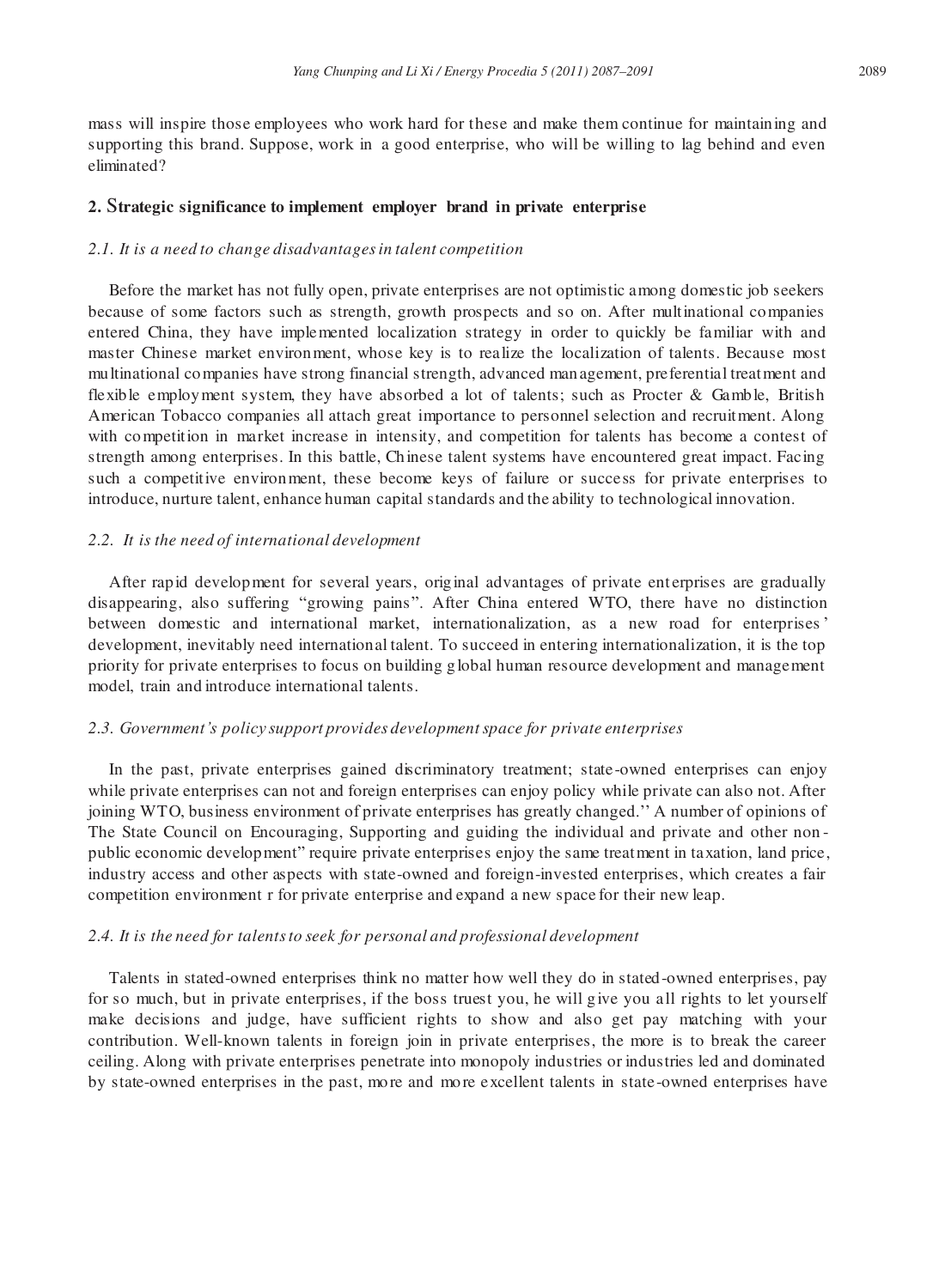being flowed into private enterprises, which leads a more healthy competition in the industry; more and more foreign elites hope to realize role transformation from a "golden screw" to controllers of business strategy with the big stage of private enterprises .

# **3. Implements of employer brand strategy in private enterprises**

#### *3.1. Steps to implement employer brand strategy*

(1) Understanding ourselves. Those persons in enterprises who undertake the task to build brand in talent market (human resource department) are not usually persons who undertake the task to build brand in consumer market (Marketing department). Therefore, persons who establish brand in talent market need to fully understand meaning of enterprise' brand image in consuming market in order to ensure human resource plan to match business needs. To build a compelling employer brand, enterprises must strictly check all aspects of the organization and ask for suggestions and advice representing different employees, such as management, public, sales and marketing and ask them to give disadvantageous factors to affect building of employer brand. Enterprises should give special attention to involvement of front-line staff because they have the direct experiences about whether employers have discharged the contents promised in employer brand. First-line staff plays a pivotal role in the process of building their brand. Front-line employees have rich information which can not provided by high -level managers gathering in the conference table. If Without their suggestions on how to make business become a better employer and their feedback on which extent employer fulfill previous promises, companies can easily repeat those mistakes of other companies.

(2) Knowing employees. Marketing experts tell us the most successful brands are always built on the basis of full understanding their customers. The more excellent brand is the more understanding true idea of ideal employees its brand managers can give. These include existing employees' demands, employees' needs in specific industries, in all areas and each position. Although these may seem obvio us, it has been proved that most of enterprises or a considerable number don't know how to meet their employees' needs. No matter what industry is in, you will employ different professionals. By personal interviews or survey about employee satisfaction, you need to know their special demands and value level. Unique value concepts and needs of existing employees and those in different areas are built on the basis of immutable their basic needs. Regardless of age, profession, or changes in social norms, human being always have some basic, innate needs and motivation, affecting employees' satisfaction degree, such as the needs for purpose and meaning, demands for learning and growing, demands for experiencing, mastering and selfefficacy, etc.

(3) Giving position about employer brand. Private enterprises firstly learn the needs of target-market and own advantages and disadvantages; and then identify which extent to meet employees' demands, describe their own employer brand within enterprises. Once work experiences given by enterprises can extend to the most basic needs of human, passion, pride and appreciation will come rushing, followed by compelling public activities-employees' enthusiastic oral ad, which makes your enterprises become employees' ideal choice.

(4) Promoting employer brand. Promotion process of employer brand is similar to product marketing. The awareness of existing and potential employees about employer brand all follows the same process: awareness - understanding - preferences - select – loyalty. Employer brand can be divided into two aspects: the one is external exposed image, mainly used for attracting talents; the other one is culture, atmosphere and so on felt by employees after entering enterprises. Two aspects complement each other; internal culture must be broadcast by explicit means. Whether external reputation is conducive to company's employer brand depends on internal construction. Brand construction in private enterprises